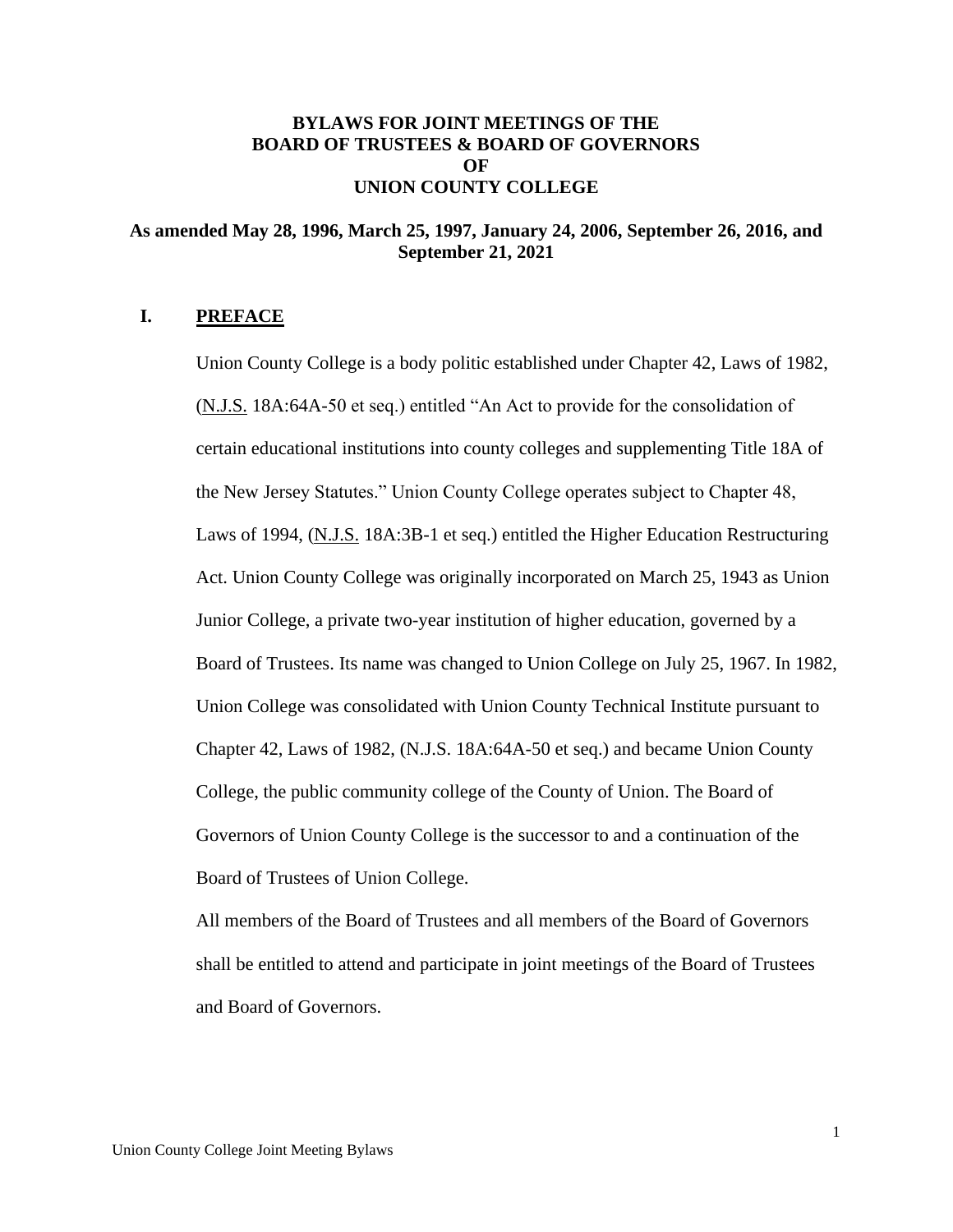# **II. FUNCTIONS OF THE BOARD OF TRUSTEES & BOARD OF GOVERNORS AT JOINT SESSIONS**

The governance, control, conduct, management and administration of Union County College is "vested in and allocated between the Board of Trustees and Board of Governors" pursuant to Chapter 42, Laws of 1982, (N.J.S. 18A:64A-50 et. seq.). The Board of Trustees and Board of Governors shall have general and specific powers and duties as provided by law. The Board of Trustees and Board of Governors may meet in joint session for the purpose of consultation and discussion or to act upon any matter which requires their joint or concurrent action.

Neither Board shall take any action in joint session on a matter vested in or allocated by law to the other Board.

#### **III. OFFICERS FOR JOINT MEETINGS AND THEIR DUTIES**

- A. The Chairperson of the Board of Trustees shall preside at joint meetings of the Board of Trustees and Board of Governors. In the absence of the Chairperson of the Board of Trustees, the Chairperson of the Board of Governors shall preside, and in the absence of both Chairpersons, the Vice Chairperson of the Board of Trustees shall preside.
- B. The Secretary of the Board of Trustees shall attend all joint meetings of the Board of Trustees and Board of Governors, act as its clerk and record all votes and prepare and retain the minutes of all proceedings; shall give notice of all meetings and perform such other duties as may be prescribed by the Chairpersons of the Board of Trustees or the Board of Governors.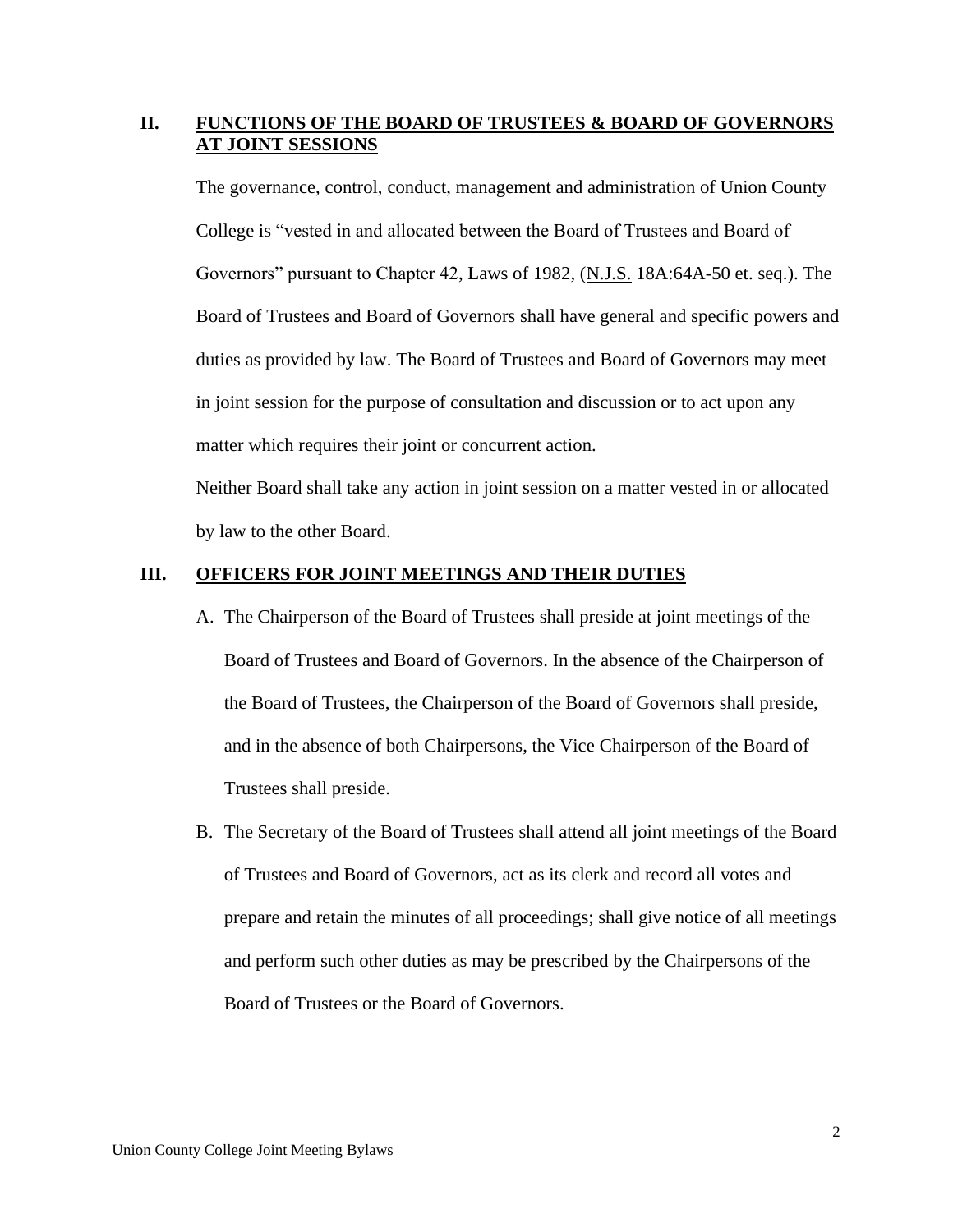## **IV. JOINT METINGS**

- A. *OPEN PUBLIC MEETINGS ACT:* Joint meetings of the Board of Trustees and Board of Governors shall be in conformance with the Open Public Meetings Act and any amendments thereto.
- B. *REGULAR MEETINGS:* Joint meetings may be called by the Chairperson of the Board of Trustees or Board of Governors.
- C. *SPECIAL MEETINGS:* Special joint meetings of the Board of Trustees and Board of Governors may be called by the Chairperson of the Board of Trustees or Board of Governors or by the President of the College upon the written request of five or more Trustees or seven or more Governors, upon notice to the Trustees and Governors not less than forty-eight hours prior to the hour fixed for the meeting, stating the purpose of the meeting in accordance with the Open Public Meetings Act.
- D. *NOTICE:* At least forty-eight hours' notice shall be given of any regular meeting in accordance with the Open Public Meetings Act.
- E. *AGENDA, PREPARATION AND POSTING:* The agenda of each joint meeting shall be prepared by the President of the College in consultation with the chairperson of the Board of Trustees and the chairperson of the Board of Governors and posted on the electronic portal for the Board members' review. At the meeting, those present may remove agenda items or in accordance with the Open Public Meetings Act may add agenda items.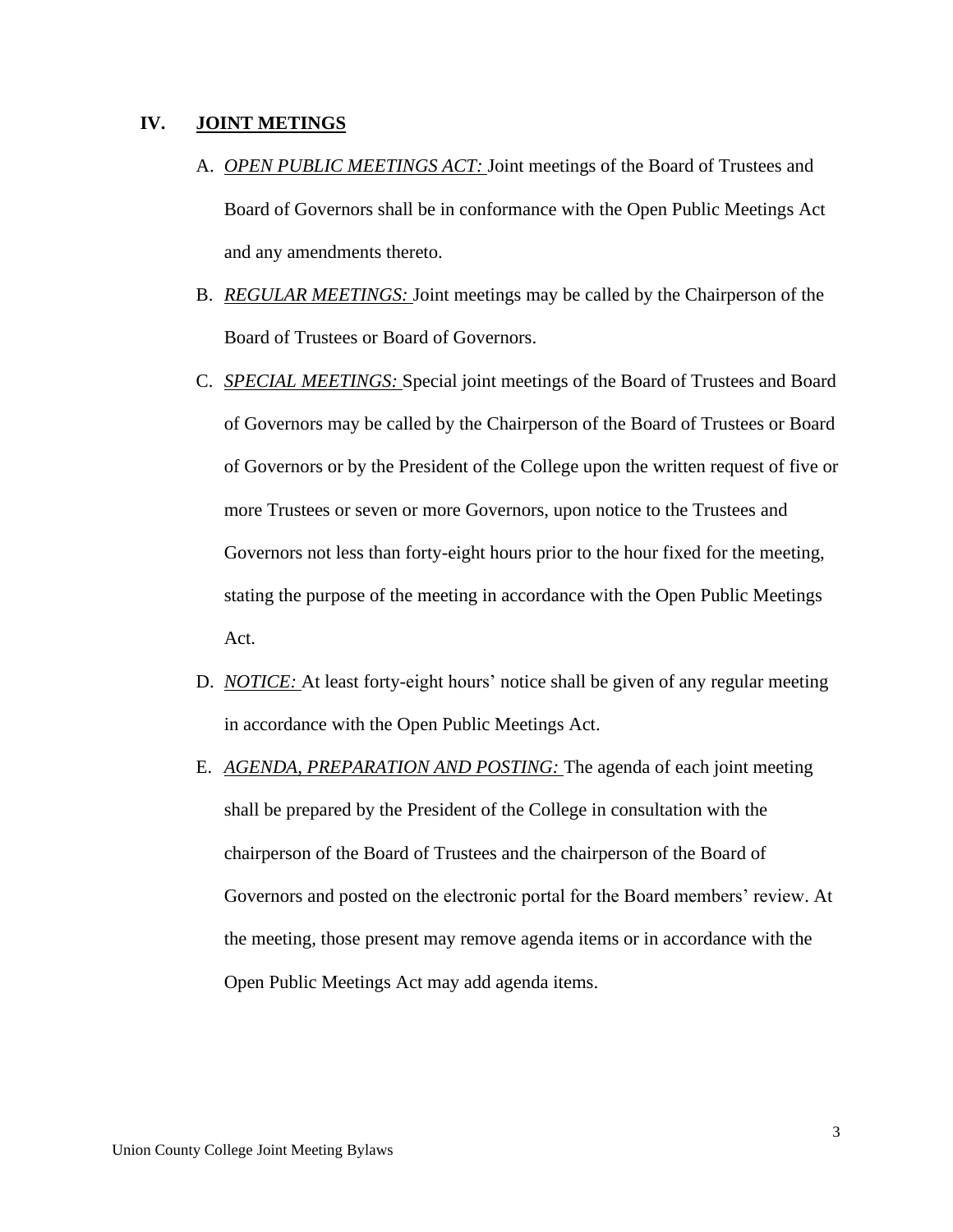- F. *AGENDA AVAILABILITY:* The agenda for the joint meeting shall be made available in the Office of the Secretary of the Board of Trustees at a reasonable time before each joint meeting.
- G. *QUORUM:* Six members of the Board of Trustees plus eight members of the Board of Governors shall constitute a quorum for the transaction of business at a joint meeting. Presence of a member or members via live remote communication (e.g. telephone, videoconference) shall constitute attendance of that individual or individuals for purposes of a quorum and for the purpose of conducting the business of the Joint Boards.
- H. *MAJORITY VOTE:* A matter requiring joint action shall require the approval of a majority of all Trustees present and voting plus the approval of a majority of all Governors present and voting.
- I. *ORDER OF BUSINESS:* The order of business at regular meetings shall be:
	- 1. Roll Call
	- 2. Open Public Meeting Act Statement
	- 3. Approval of Minutes of Previous Meeting
	- 4. Communications
	- 5. Report of the President of the College
	- 6. Report of the Alumni Association
	- 7. Report of the Foundation
	- 8. Report of the New Jersey Council of County Colleges
	- 9. Unfinished Business
	- 10. New Business